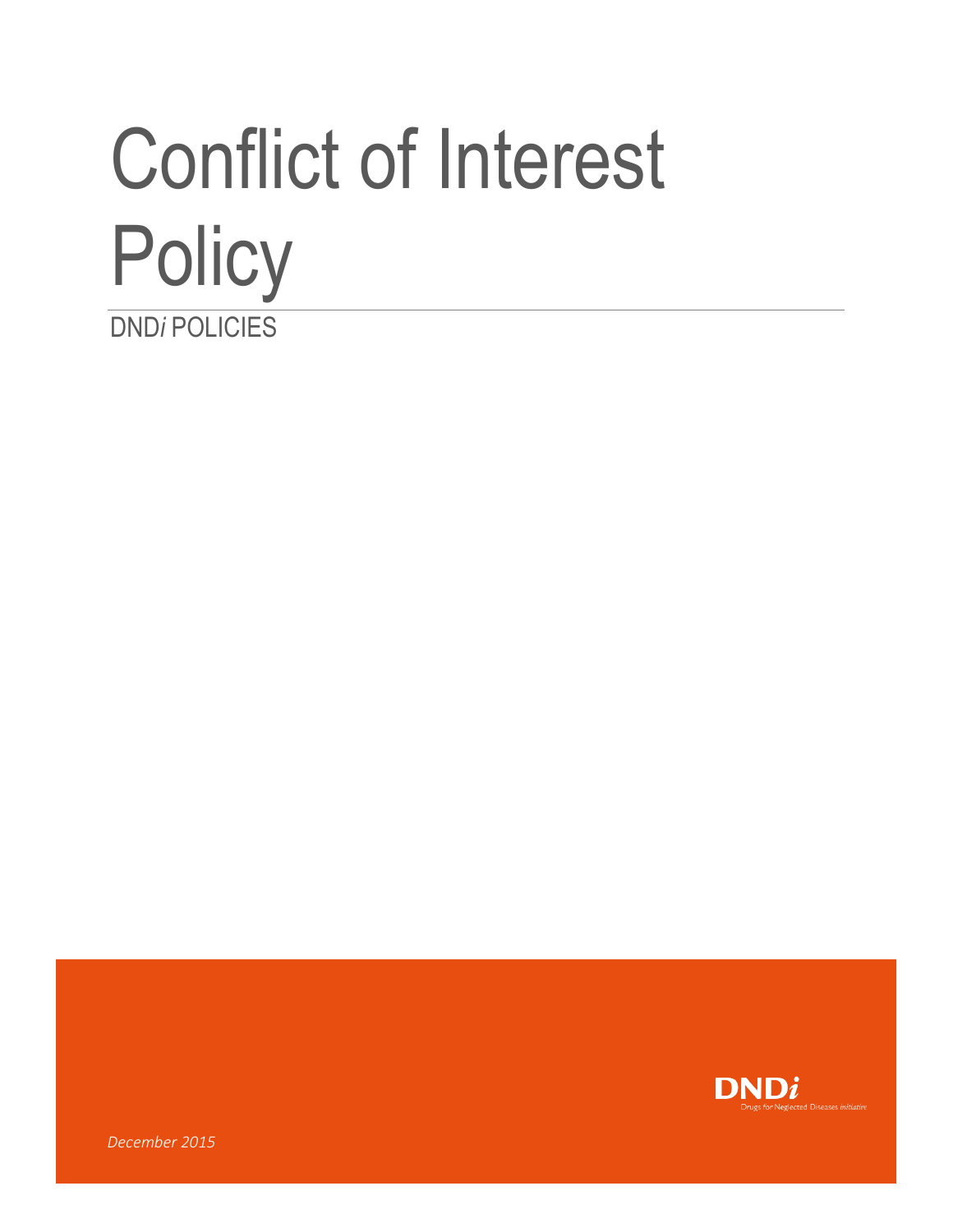# **I. Context and objective**

DND*i*'s mission is to improve the health of people suffering from neglected diseases by developing new drugs or new formulations for these patients. Acting in the public interest, DND*i* is part of a small ecosystem, working closely with the founding partners, private industry, academia, public bodies and authorities, and other not-for-profit organizations. In this context, the purpose of the Conflict of interest Policy (the "Policy") is to contribute to stakeholders' trust in DND*i*'s operations and support integrity in decision-making. It is not to avoid all conflicts, but rather to help identify, reduce and address situations that bear of conflict of interest. This policy brings more clarity on the principles set in DND*i* by-laws (Section VI, art. 34 to 36) and replaces DND*i* Guidance paper on Conflicts of interest (2007). It shall be considered in relations with other policies guiding the conduct of DND*i* Members at DNDi, in particular:

- DND*i* Code of Practice for the Scientific Advisory Committee
- DND*i* Internal control system
- DND*i* Procurement policy
- DND*i* HR policy and framework
- DND*i* Fraud and Corruption Prevention policy
- DND*i* Research Misconduct policy
- DND*i* Policy for Scientific and Clinical External Communications

This policy applies to DND*i* Members, as defined in Section II. Acceptance of any collaboration with DND*i* entails a commitment to assign priority to the needs and goals of DND*i*. Each DND*i* Member must be alert to the possibility that outside obligations, financial interest or employment relationships run the risk of compromising their objectivity.

When a DND*i* Member has significant interests in a company, organization or institution external to DND*i*, or receives compensation, funding, or other assistance from entities external to DND*i*, whose activities are connected to DND*i* activities, there is the potential for the creation of a conflict of interest.

DND*i* has always been committed to the highest possible standards of openness, honesty and accountability, and is determined to maintain a culture of transparency. Based on the same standards, DND*i* Members shall also declare COI to third parties when interacting with them on behalf of DND*i*.

## **II. Scope and definitions**

"DND*i* members", shall mean: any member of the Board of Director, regional governing bodies, consultative bodies set upon DND*i* By-laws (e.g. Scientific Advisory Committee, Audit Committee, etc.), the Executive team, and all DND*i* staff members as well as close consultants.

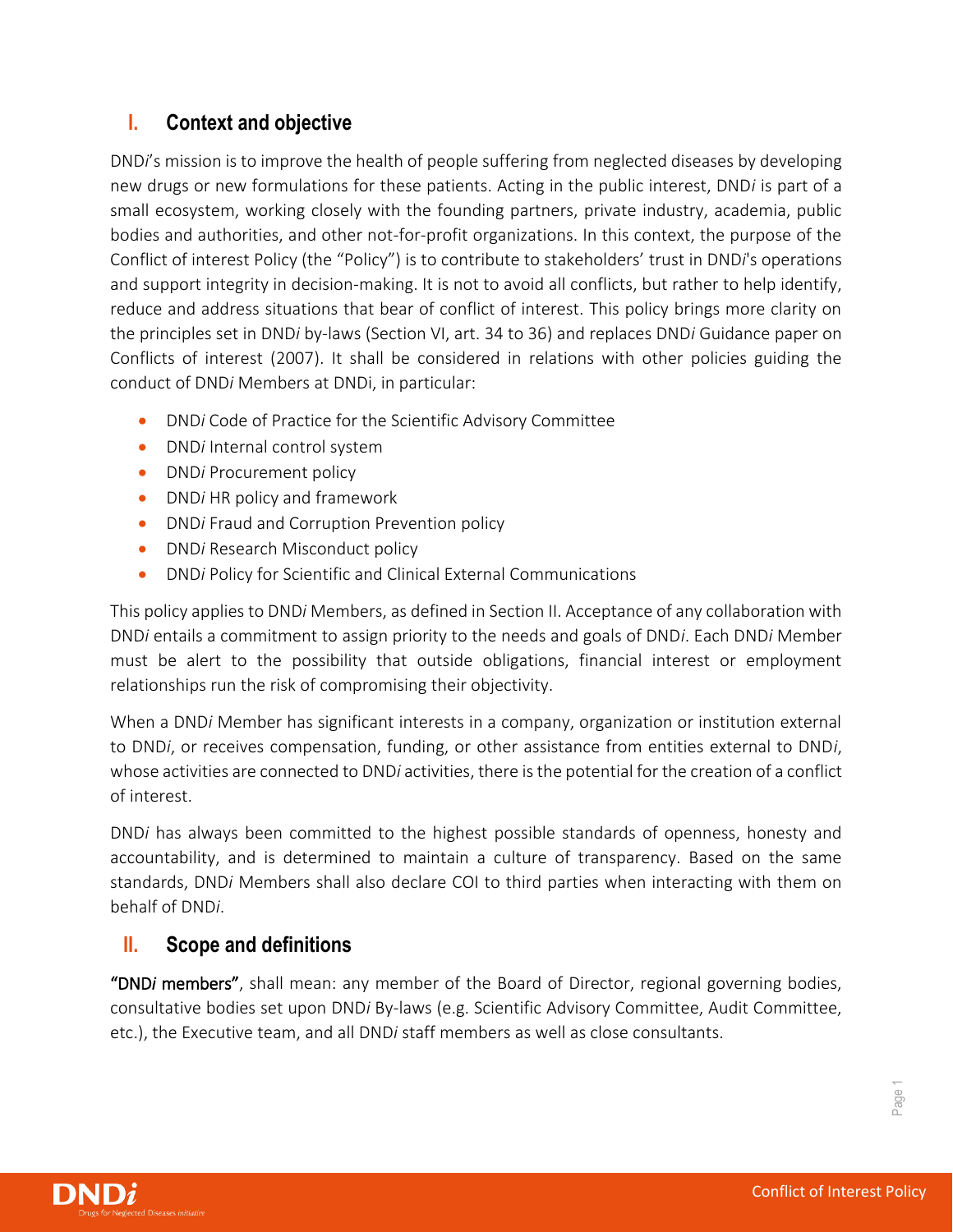"Associated Person" shall mean, in relation to a DND*i* member: immediate family members and emotional ties (spouse, parents, children, siblings, mother-, father-, brothers- and sisters-in-law and anyone who shares his/her home...)

"Covered Individual" shall mean any DND*i* member and Associated person.

"Conflict of Interest" (or "COI") refers to situations in which an interest or activity may compromise, or have the appearance of compromising, an individual's professional judgment in performing actions in the best interest of DND*i*. A COI arises when:

- the Covered Individual has a Financial Interest in relation to an entity with which DND*i* has negotiated or is negotiating a contract or other arrangement, or which could benefit or be adversely affected as a direct result of DND*i*'s action on a particular matter;
- any other interest, personal or professional, could directly and significantly affect the activity performed by the Covered Individual.

"Financial Interest" consists of one or more of the following interests of the Covered Individual, that reasonably appear to be related to his/her responsibilities:

- salary or other payments for services (e.g. consulting fees or honoraria) received from external entities;
- equity interests (e.g. stocks, stock options or other ownership interests) in external entities;
- intellectual property rights and interests (e.g. patents, copyrights, royalties);
- Any sponsored travel.

as further characterized in the Interest Disclosure Form.

The term does not include:

- Income from investment vehicles, such as mutual funds and retirement accounts (as long as the Covered Individual does not directly control the investment decisions made in these vehicles);
- Sponsored travel from government, academic institution, medical center or a research institute affiliated with an academic institution.

## **III. Procedure**

Where facts known to a person reasonably suggest an actual, potential or apparent conflict of interest, the DND*i* Member is expected to disclose the situation in good faith consistent with the spirit and objectives of this Policy.

## **III.1 – Disclosure**

Interest Disclosure Forms shall be completed for all DND*i* Member at the following time:

- when this Policy will be implemented
- upon the initiation of the relationship with DND*i*;

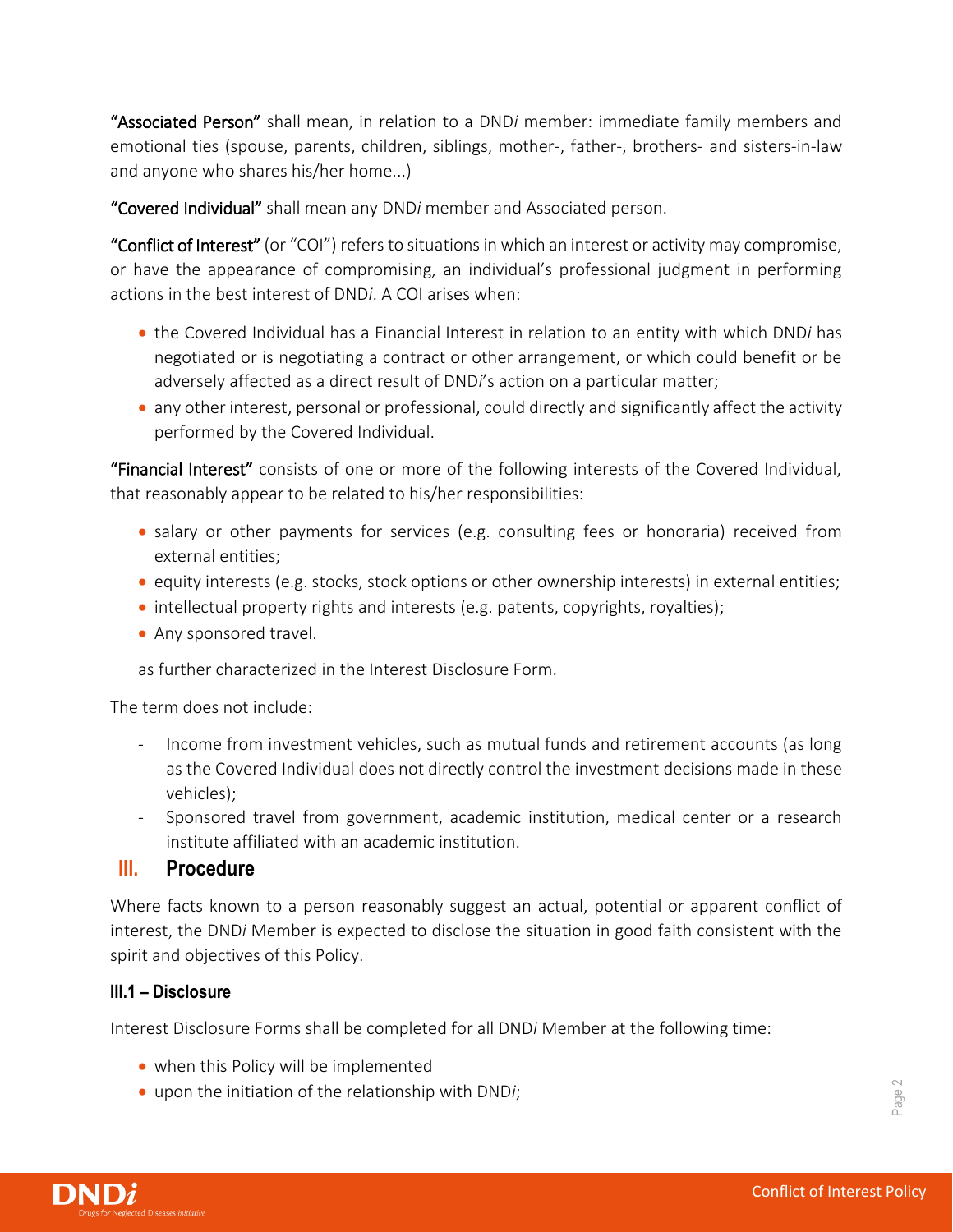- annually, to confirm or update the previous Interest Disclosure Form;
- on an ad-hoc basis (as soon as becoming aware of any actual, potential or apparent COI, or upon explicit request);

#### **a) Implementation of the Policy**

This Policy prevails on existing initiatives and provisions relating to conflict of interest across DND*i*.

Interest Disclosure Forms shall be completed for all DND*i* Members within six months after Board approval of the Policy in accordance with the procedure described below.

#### **b) Initiation of the relationship with DND***i*

At the start of relationship with DND*i* (ie new contract for employee or consultant, official designation as member of a committee), each DND*i* Member shall complete and submit Interest Disclosure Form that lists his/her known COI:

- Committee membership (Board, SAC, Audit committee, ad-hoc committee) to the Chair of the relevant committee; Chairs should report to the Secretary when the position exists, or to an official member of the relevant committee and a director of the Executive team
- Staff and close consultants to the Human Resources department.

DND*i* Members with no COI to disclose should also complete the Interest Disclosure Form and indicate the absence of COI.

#### **c) Renewal of Declarations**

On a yearly basis, all staff and close consultants will be request to confirm and/or update the previous Interest Disclosure Form to the HR department.

For committee members, at the beginning of each meeting, as a standing agenda item, the Chair will remind attendees to comply with the Policy. At the renewal of the mandate, a member will confirm and/or update his/her previous Interest Disclosure Form.

#### **d) Ad-hoc Declaration**

As soon as becoming aware of any actual, potential or apparent COI, or upon explicit request, a DND*i* Member must declare the COI:

- For the staff, to its line management and/or the Operations Director,
- For the committee members, to the Chair of the committee and/or the Director/Head in charge of the committee.

If such situation occur in the course of a meeting or in an unexpected manner that do not enable the DND*i* Member to fill the Interest Disclosure Form, he/she has to disclose verbally the situation.

The DND*i* Member involved in the COI may acknowledge the situation and recuse him/herself without going through the process of the review.

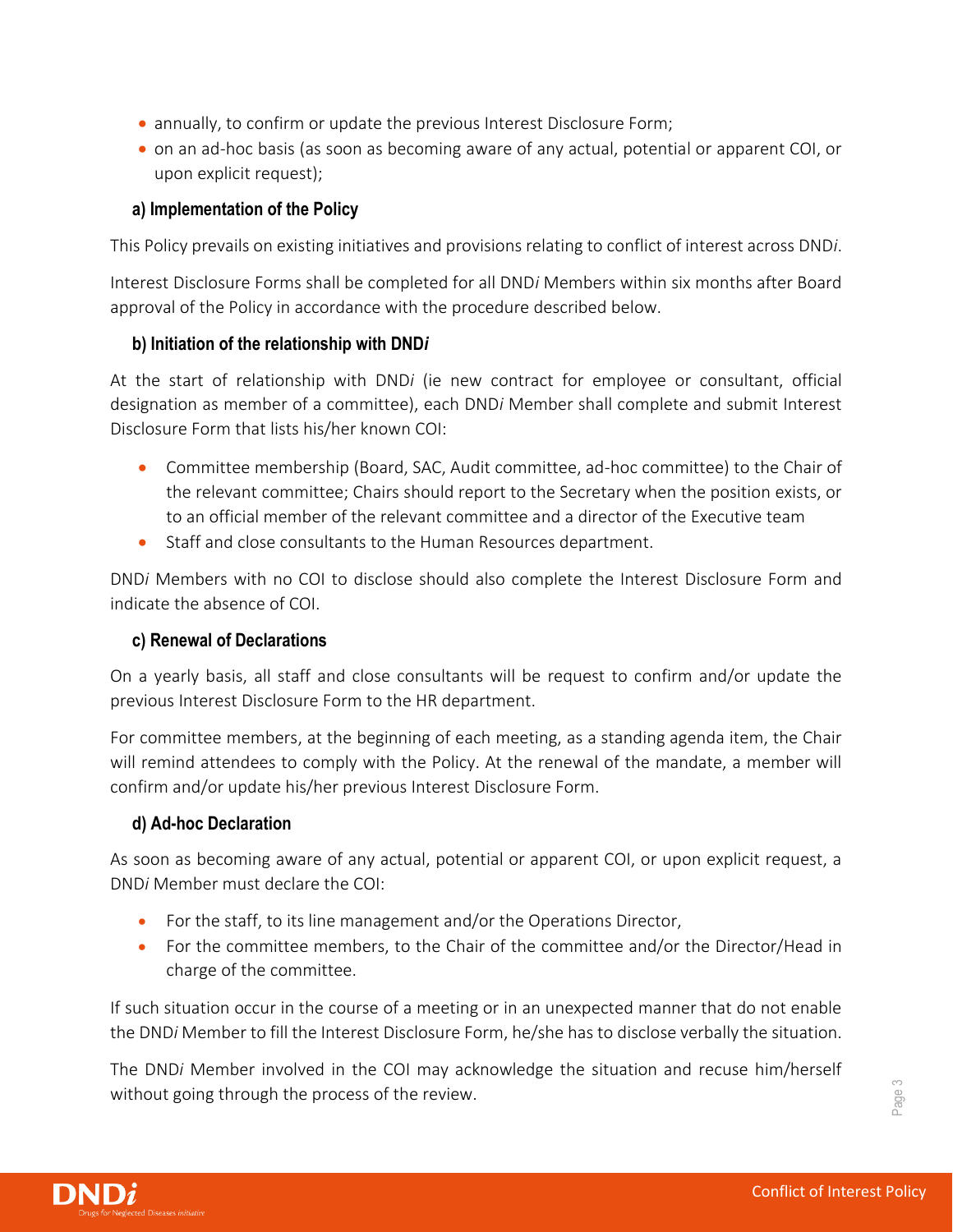#### **III.2 – Review**

The Interest Disclosure Form will be reviewed by a COI Review Committee. It will be composed by a minimum of two persons, as followed:

- For the staff's or close consultants' declarations: minimum two Directors (one from the line management, and one from the Operations department);
- For the committee members' declarations: at least the Chair of the committee and a Director of the Executive team.
- For the Chair: the Secretary when the position exists, or an official member of the relevant committee and a director of the Executive team.

The COI Review Committee will determine whether a COI actually or potentially exists or appears to exist. The COI Review Committee may invite any other relevant person (e.g. legal counsel, procurement officer, project manager, etc.) for advice.

As a good practice, specific leaders will be part of this COI Review Committee when the type of interest falls into their field/scope of intervention. In particular:

- Finance leadership, when the COI implies financial considerations;
- R&D leadership, when the interest is linked to R&D;
- Regional leadership, when the interest is linked to their region;
- HR leadership, when the interest is linked to human resources;
- etc.

Furthermore, the COI will be assessed and managed in conformity with any applicable law and relevant funder's or partner's requirements.

## **III.3 – Measures**

After review, the COI Review Committee will specify the actions to be taken to manage the conflict(s). Such actions may include, without limitation:

- a. Abstention to participate in the debate (e.g. leaving the room, call…)
- b. Abstention to participate in the decision-making process
- c. Severance of relationship that creates the conflict;
- d. Public disclosure of the COI (e.g. when presenting or publishing the research);
- e. Disclosure of the COI to stakeholders (e.g. partners, staff, committee members, etc.);
- f. Appointment of an independent monitor capable of taking measures to protect the design, conduct and reporting of the research against bias resulting from the COI;
- g. Change of personnel or personnel responsibilities, or disqualification of personnel from participation in all or a portion of the project affected by the COI;
- h. Modification of the research/purchase/funding/partnership plan;
- i. Any other measure required by DND*i* funders or partners.



Page 4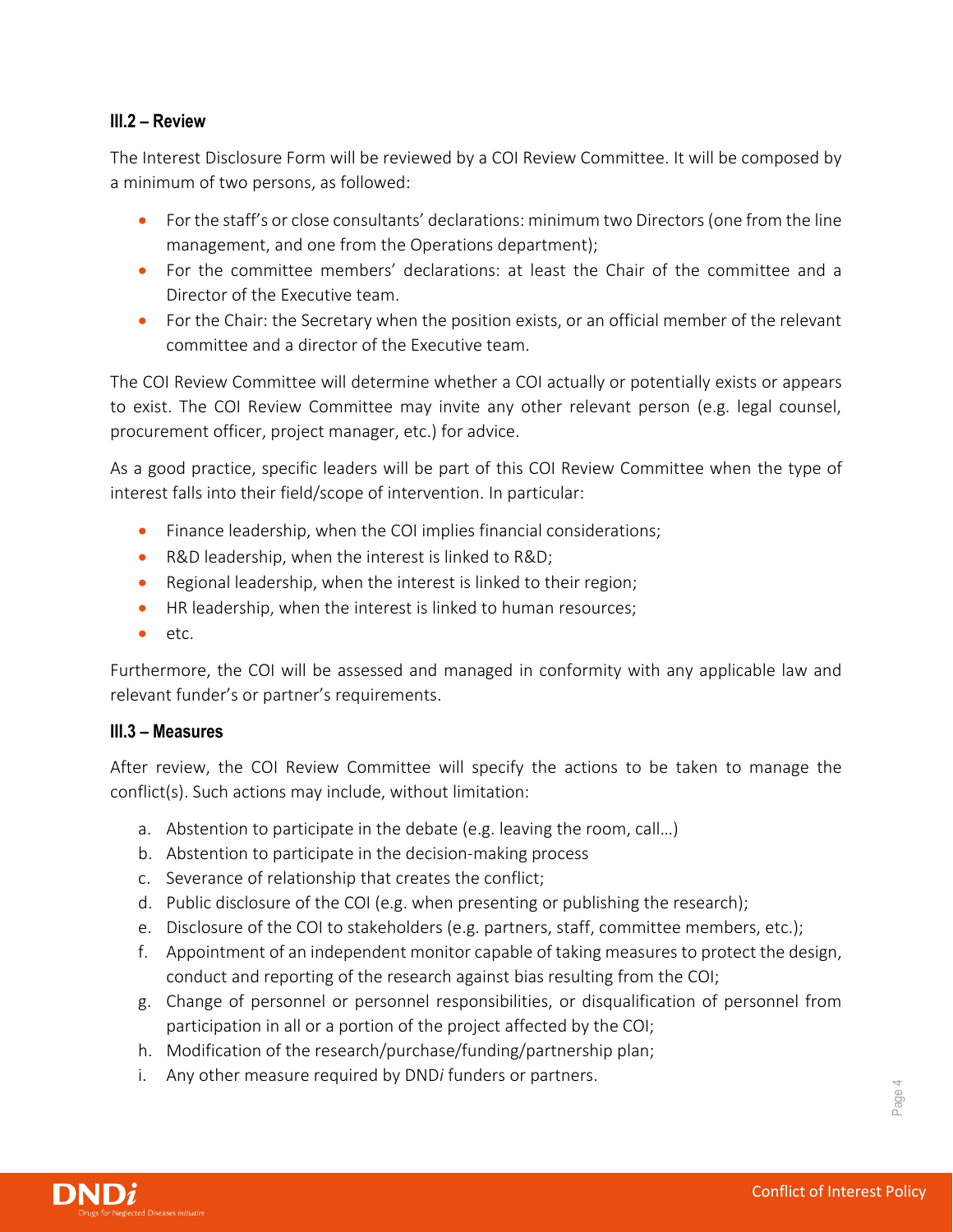If appropriate, the COI Review Committee may determine that additional interim measures are necessary between the date of disclosure and the completion of review.

In a case of a **verbal disclosure** (i.e. in meeting situation), the Chair of the meeting will take appropriate measures (in particular a. and b. listed above). It is recommended that he/she consults a committee member to make the decision. Such decision will be reported in the minutes of the meeting.

The COI Review Committee will give an opportunity to the DND*i* member to be involved in the determination of a COI and of appropriate corrective actions, if any. However, final decision will be made by the COI Review Committee.

Decision made under this Policy by the COI Review Committee, shall be communicated to the DND*i* Member in the form of a written statement that sets forth the basis for the decision.

In the event DND*i* identifies a COI that was not disclosed timely by the DND*i* Member, the COI Review Committee will complete a retrospective review of the activities of the Covered Individual to determine whether the activities, conducted during the time period of the non-compliance, was biased. Corrective action may be taken, as well as any disciplinary measures pursuant to HR Policy or relevant committee rules.

## **III.4 – Miscellaneous**

Confidentiality & Disclosure - Except to the extent required by law, the information disclosed will be kept confidential and will be shared only with those who have a need to know under this Policy. The DND*i* Member should know, however, that DND*i* may be required to report the existence of a COI to funders, partners or any other third parties pursuant to applicable law, regulations, guidelines or policies.

Implementation - Regular trainings and discussions with teams will also be organized to raise awareness around COI stakes for DND*i*.

Archiving: For staff, the HR department will maintain records relating to this Policy (e.g. initial/annual Interest Declaration Forms, specific COI documentation and related measures…), for 10 years from disclosure. For committee members, the administrative support of the committee will maintain the records (e.g. Executive & Board assistant for Board matters, R&D assistant for SAC, Finance Director for Audit Committee).

#### III.5 – Gifts and services

As a general principle, DND*i* discourages the exchange of gifts. DND*i* Members and Associated Person may not receive or offer any gift or anything else of significant value (e.g. services) for the purpose of influencing directly or indirectly, the action of DND*i* or of the recipient.

Gifts received from vendors, suppliers, consultants and partners must be declined or given to DND*i* or shared with DND*i* generally, and if acknowledgement is appropriate, acknowledged on behalf of

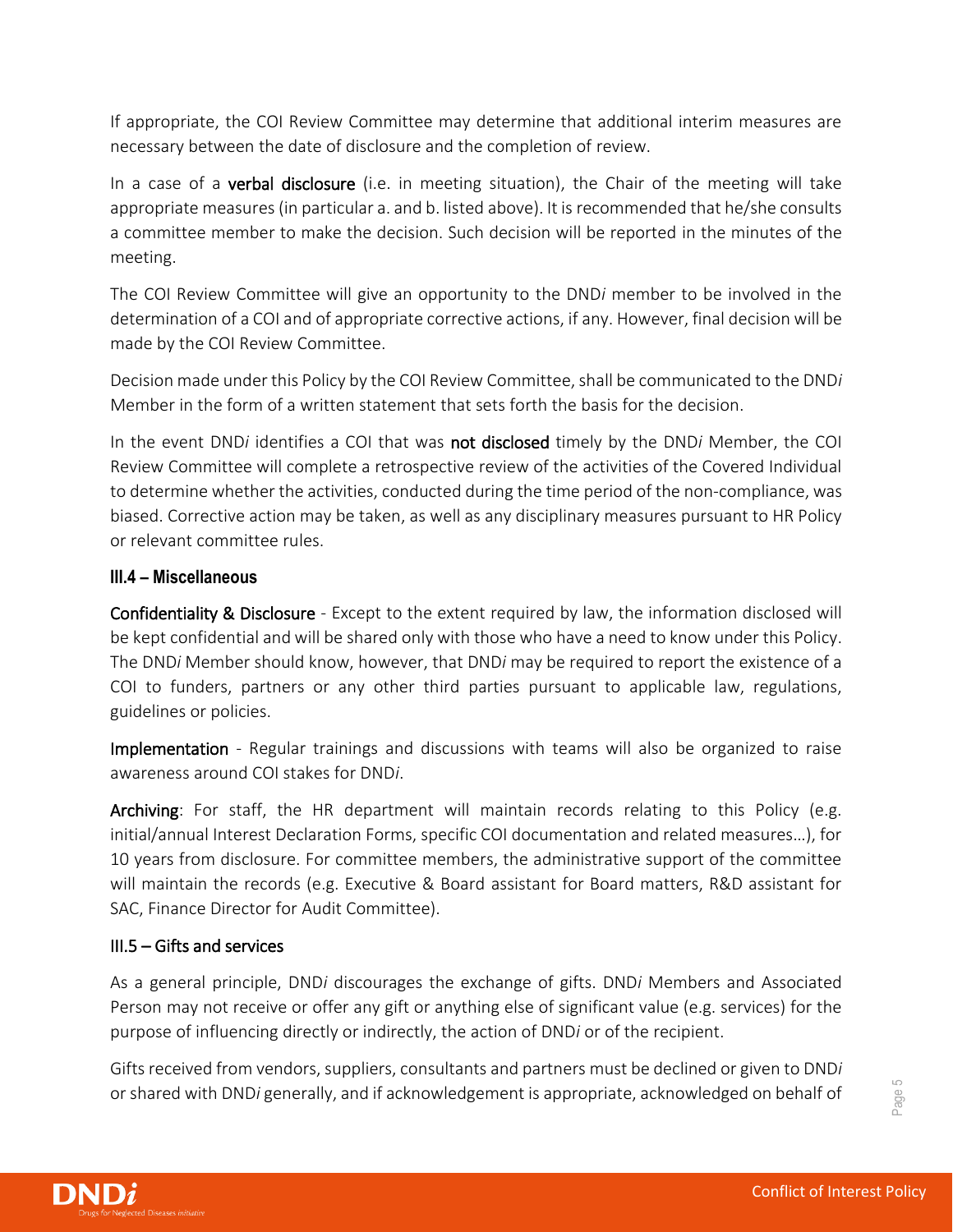DND*i*. This Policy is not intended to prohibit normal business practices, such as meetings over meals, corporate items given to participants in meetings and conferences, or token hosting gifts, as long as they are of nominal and reasonable value (less than EUR 50) and promote DND*i*'s legitimate business interests.

The exchange of gifts should also consider local custom and be in line with applicable laws and regulations. If a DND*i* Member believes there is an appropriate reason to make an exemption to this Policy for a specific situation, he/she should declare to his/her line management Director or Chair of the committee (and for Chairs/Executive director, to another Committee member as described above).

# **IV. Exhibit – Interest Disclosure Form**

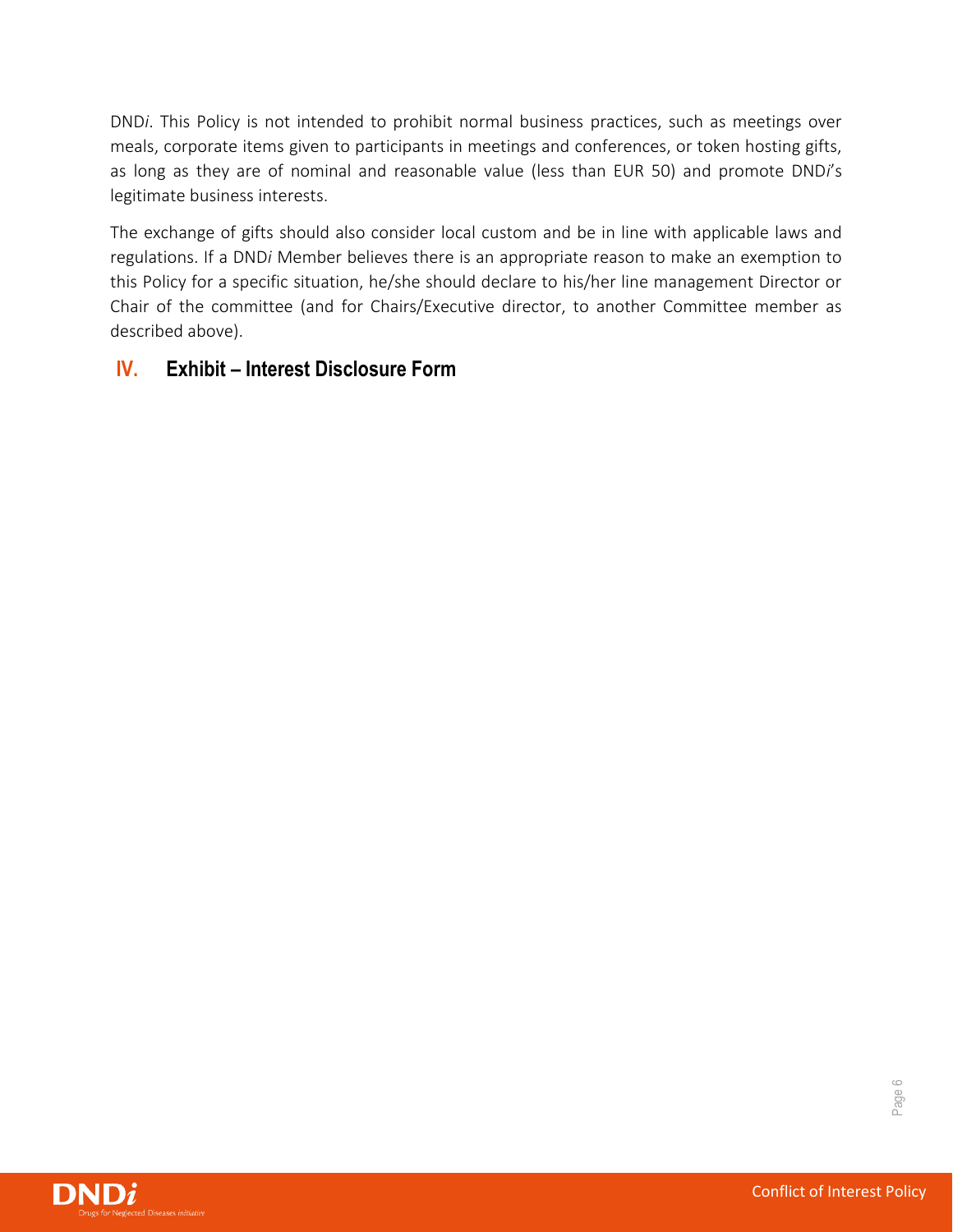# **Policy version control**

| Title               | DNDi Conflict of Interest Policy (COI)                       |                                                                |
|---------------------|--------------------------------------------------------------|----------------------------------------------------------------|
| Written by          | Head of legal, Finance Director, Operations Director         |                                                                |
| Validated by / Date | - Extended Executive Team<br>- Audit committee               | 23 <sup>th</sup> October 2015<br>9 <sup>th</sup> November 2015 |
| Approved by / Date  | <b>Board of Directors</b>                                    |                                                                |
| Distribution list   | - Board, SAC and Committees<br>- Staff and Close consultants |                                                                |

# **Revision History**

| Version     | Reasons and Changes                                                         | Date                      |
|-------------|-----------------------------------------------------------------------------|---------------------------|
| Version 0.1 | Draft for discussion - ICS Project                                          | Aug. 2014                 |
| Version 0.2 | Reviewed for presentation to Extended Executive<br>Team and Audit Committee | Nov. 2015                 |
| Version 1.0 | Board Validated version                                                     | 1 <sup>st</sup> Dec. 2015 |



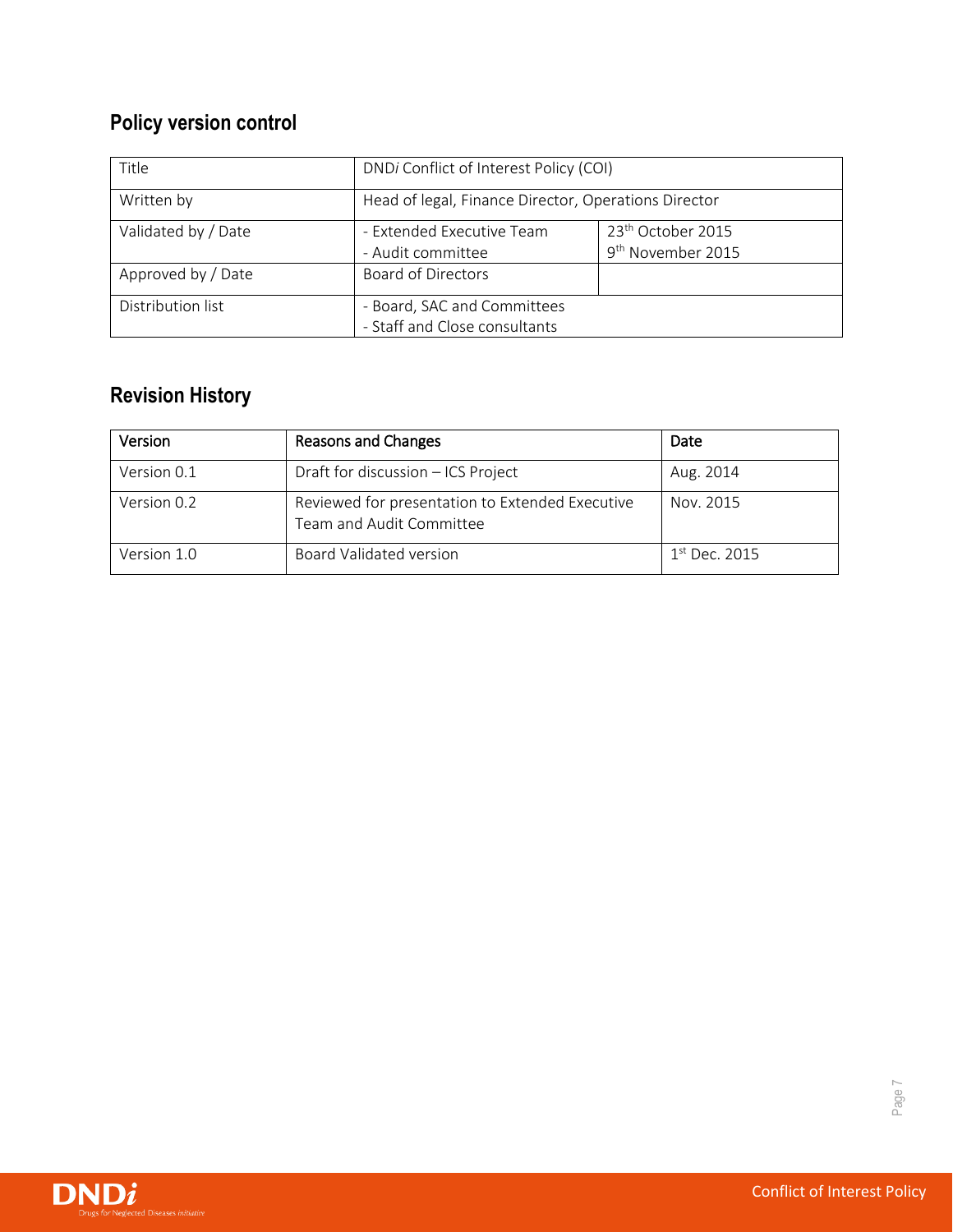#### **INTEREST DISCLOSURE FORM**

| 1/ PERSONAL INFORMATION                                                                                                                                                                                                                                                                                                                                                     |  |  |  |
|-----------------------------------------------------------------------------------------------------------------------------------------------------------------------------------------------------------------------------------------------------------------------------------------------------------------------------------------------------------------------------|--|--|--|
| Title or position : \[\sqmain \]<br>Legal Entity: The Contract of the Contract of the Contract of the Contract of the Contract of the Contract of the Contract of the Contract of the Contract of the Contract of the Contract of the Contract of the Contract of                                                                                                           |  |  |  |
| $\bigcirc$ SAC<br>◯ Board of Directors<br>$\bigcirc$ Other committee:<br>As:<br>Employee<br>$\bigcirc$ Consultant<br>$\bigcap$ Expert                                                                                                                                                                                                                                       |  |  |  |
| 2/ EMPLOYMENT AND/OR CONSULTING                                                                                                                                                                                                                                                                                                                                             |  |  |  |
| Have you or any Associated Person, within the past year, received a remuneration exceeding EUR 5'000 from as<br>external entity with an interest related to the subject matter of your work at DNDi? Please also disclose any<br>current negotiation for future work.<br>2 a - Employment<br>YES / NO<br>2 b - Consulting<br>YES / NO                                       |  |  |  |
| <b>3/ RESEARCH SUPPORT</b>                                                                                                                                                                                                                                                                                                                                                  |  |  |  |
| Have you or any Associated Person, within the past year, received support from an external entity or with an<br>interest related to the subject matter of your work at DNDi? Please also disclose any current negotiation for<br>future work.                                                                                                                               |  |  |  |
| 3 a - Research support, including grants, collaborations, sponsorships, other funding:<br>YES / NO                                                                                                                                                                                                                                                                          |  |  |  |
| YES / NO<br>3 b - Non-monetary support valued at more than EUR 500 overall within the past year<br>(including equipment, facilities, paid travels, etc.)                                                                                                                                                                                                                    |  |  |  |
| 4/ INVESTMENT INTERESTS                                                                                                                                                                                                                                                                                                                                                     |  |  |  |
| Do you, or any Associated Person, have current investments (valued at more than EUR 5'000*) in a commercial<br>entity with an interest related to the subject matter of your work at DNDi? Please also include indirect<br>investments through trust or holding companies, and exclude mutual funds or pension funds or similar<br>structures that are broadly diversified. |  |  |  |

| 4 a – Stock, bonds, stock options, other securities         | YES        | NO. |
|-------------------------------------------------------------|------------|-----|
| 4 b – Commercial business interests (e.g. JV, partnerships) | <b>YES</b> | NO. |

\* value of the stock in non-publicly traded entities at the last sale price recognized by the entity (not at the *share price originally paid by the Covered Individual)*

#### **5/ INTELLECTUAL PROPERTY**

Do you, or any Associated Person, have any current intellectual property rights that might be enhanced or diminished by the outcome of your work at DNDi

| 5 a – Patents, trademarks or copyrights                       | <b>YES</b> | NO. |
|---------------------------------------------------------------|------------|-----|
| 5 b – Property know-how in a substance, technology or process | YES        | NO. |